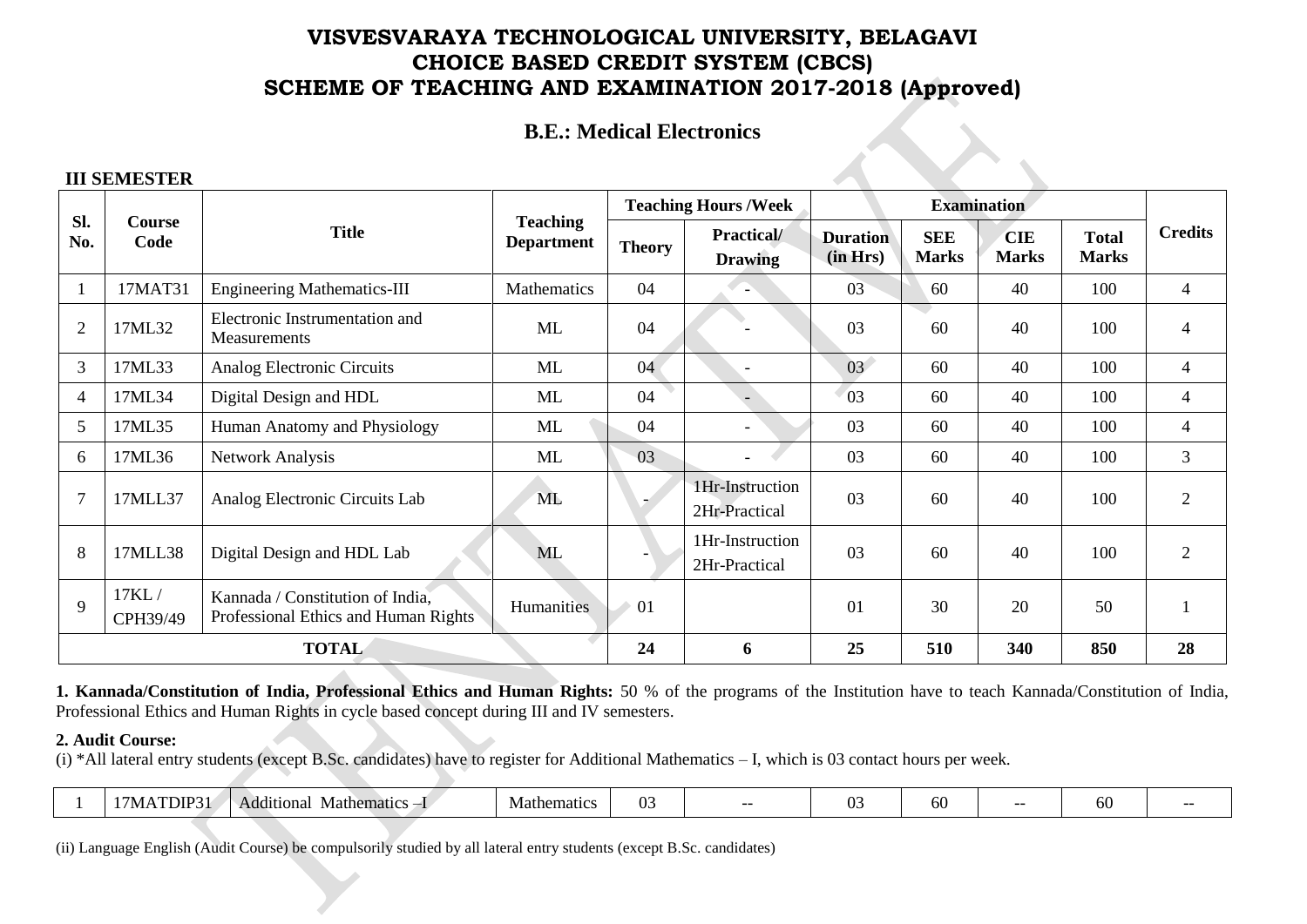## **B.E.: Medical Electronics**

 $\rightsquigarrow$ 

#### **IV SEMESTER**

|                       |                        |                                                                          |                                      |                          | <b>Teaching Hours /Week</b>          |                             |                            | <b>Examination</b>         |                              |                |
|-----------------------|------------------------|--------------------------------------------------------------------------|--------------------------------------|--------------------------|--------------------------------------|-----------------------------|----------------------------|----------------------------|------------------------------|----------------|
| Sl.<br>N <sub>0</sub> | <b>Subject</b><br>Code | Title                                                                    | <b>Teaching</b><br><b>Department</b> | <b>Theory</b>            | <b>Practical</b> /<br><b>Drawing</b> | <b>Duration</b><br>(in Hrs) | <b>SEE</b><br><b>Marks</b> | <b>CIE</b><br><b>Marks</b> | <b>Total</b><br><b>Marks</b> | <b>Credits</b> |
|                       | 17MAT41                | <b>Engineering Mathematics-IV</b>                                        | Mathematics                          | 04                       |                                      | 03                          | 60                         | 40                         | 100                          | 4              |
| $\overline{2}$        | 17ML42                 | Signal Conditioning and Data<br><b>Acquisition Circuits</b>              | ML                                   | 04                       |                                      | 03                          | 60                         | 40                         | 100                          | 4              |
| 3                     | 17ML43                 | <b>Embedded Controllers</b>                                              | <b>ML</b>                            | 04                       |                                      | 03                          | 60                         | 40                         | 100                          | 4              |
| $\overline{4}$        | 17ML44                 | Signal and Systems                                                       | ML                                   | 04                       |                                      | 03                          | 60                         | 40                         | 100                          | 4              |
| 5                     | 17ML45                 | <b>Biomedical Instrumentation</b>                                        | ML                                   | 04                       |                                      | 03                          | 60                         | 40                         | 100                          | 4              |
| 6                     | 17ML46                 | Scientific and Analytical<br>Instrumentation *                           | ML                                   | 03                       |                                      | 03                          | 60                         | 40                         | 100                          | 3              |
| $\overline{7}$        | 17MLL47                | <b>Embedded Controllers Lab</b>                                          | ML                                   |                          | 1Hr-Instruction<br>2Hr-Practical     | 03                          | 60                         | 40                         | 100                          | 2              |
| 8                     | 17MLL48                | Physiological Measurements &<br>Biomedical Instrumentation Lab           | ML                                   | $\overline{\phantom{a}}$ | 1Hr-Instruction<br>2Hr-Practical     | 03                          | 60                         | 40                         | 100                          | $\overline{2}$ |
| 9                     | 17KL/<br>CPH39/49      | Kannada / Constitution of India,<br>Professional Ethics and Human Rights | Humanities                           | 01                       |                                      | 01                          | 30                         | 20                         | 50                           |                |
|                       | <b>TOTAL</b>           |                                                                          |                                      |                          | 06                                   | 25                          | 510                        | 340                        | 850                          | 28             |

**1. Kannada/Constitution of India, Professional Ethics and Human Rights:** 50 % of the programs of the Institution have to teach Kannada/Constitution of India, Professional Ethics and Human Rights in cycle based concept during III and IV semesters.

#### **2. Audit Course:**

(i) \*All lateral entry students (except B.Sc. candidates) have to register for Additional Mathematics – I, which is 03 contact hours per week.

|  | DIP.<br>W | Mathematics<br>ıonal<br>Add1t1 | nematic<br>viat | ັບ | $- -$ | $\sim$<br><b>1</b> | nu |  | $\sim$<br>., |  |
|--|-----------|--------------------------------|-----------------|----|-------|--------------------|----|--|--------------|--|
|--|-----------|--------------------------------|-----------------|----|-------|--------------------|----|--|--------------|--|

(ii) Language English (Audit Course) be compulsorily studied by all lateral entry students (except B.Sc. candidates)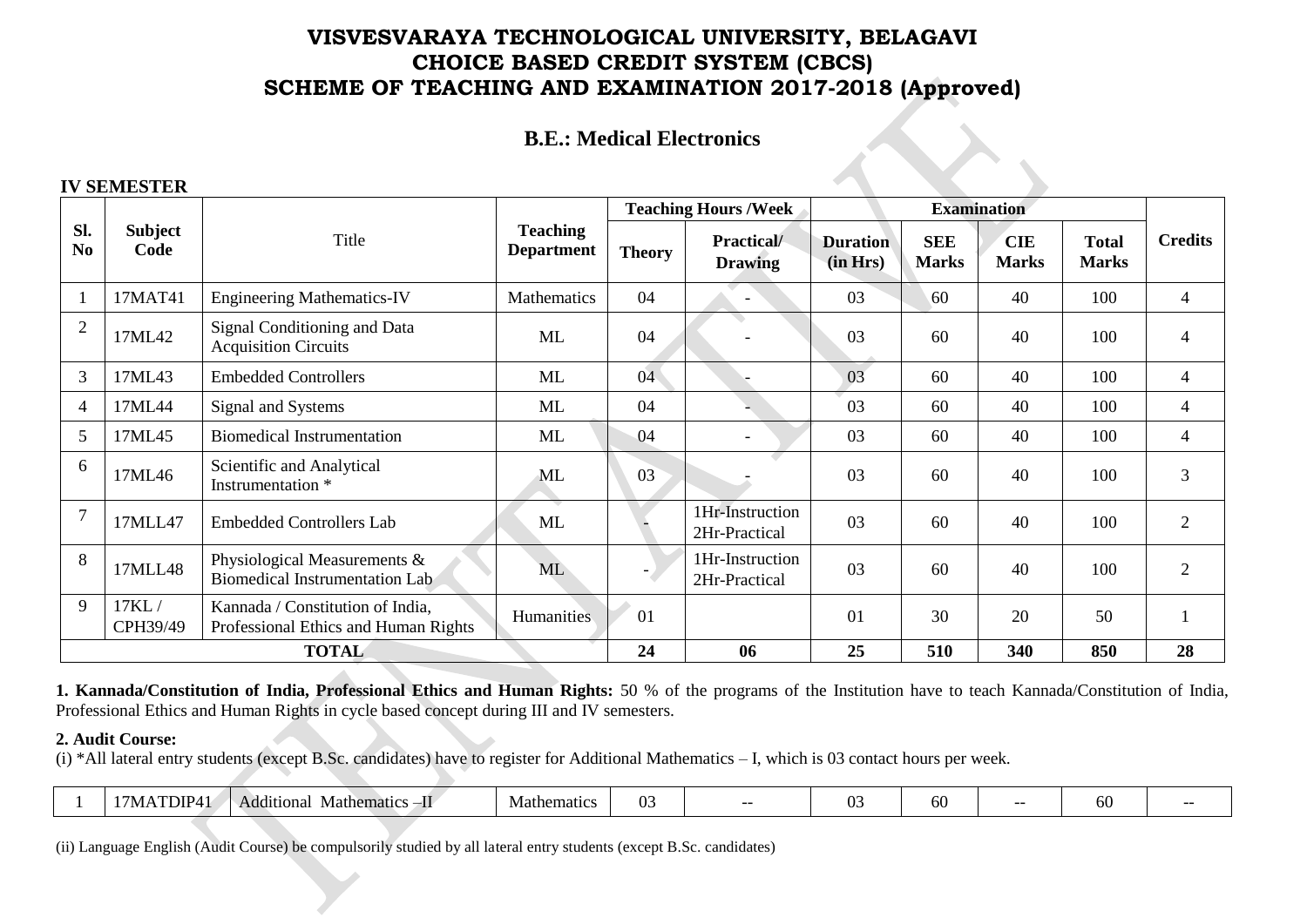### **B.E.: Medical Electronics**

#### **V SEMESTER**

|                       |                        |                                                          |                                      |               | <b>Teaching Hours / Week</b>        |                             |                            | <b>Examination</b>         |                              |                             |
|-----------------------|------------------------|----------------------------------------------------------|--------------------------------------|---------------|-------------------------------------|-----------------------------|----------------------------|----------------------------|------------------------------|-----------------------------|
| Sl.<br>N <sub>0</sub> | <b>Subject</b><br>Code | Title                                                    | <b>Teaching</b><br><b>Department</b> | <b>Theory</b> | <b>Practical/</b><br><b>Drawing</b> | <b>Duration</b><br>(in Hrs) | <b>SEE</b><br><b>Marks</b> | <b>CIE</b><br><b>Marks</b> | <b>Total</b><br><b>Marks</b> | <b>Credits</b>              |
|                       | 17ES51                 | Management and Entrepreneurship<br>Development           | ML/<br>Humanities                    | 04            |                                     | 03                          | 60                         | 40                         | 100                          | 4                           |
| $\overline{2}$        | 17ML52                 | <b>Control Systems</b>                                   | ML                                   | 04            | $\overline{\phantom{a}}$            | 03                          | 60                         | 40                         | 100                          | 4                           |
| 3                     | 17ML53                 | <b>Digital Signal Processing</b>                         | ML                                   | 04            | ۰                                   | 03                          | 60                         | 40                         | 100                          | 4                           |
| $\overline{4}$        | 17ML54                 | Diagnostic and Therapeutic<br>Equipment's                | ML                                   | 04            |                                     | 03                          | 60                         | 40                         | 100                          | 4                           |
| 5                     | 17ML55X                | Professional Elective-I                                  | ML                                   | 03            | $\overline{\phantom{a}}$            | 03                          | 60                         | 40                         | 100                          | 3                           |
| 6                     | 17ML56X                | Open Elective-I                                          | ML                                   | 03            | $\overline{\phantom{a}}$            | 03                          | 60                         | 40                         | 100                          | 3                           |
| $\mathcal{I}$         | 17MLL57                | Signal Conditioning Circuits and Data<br>Acquisition Lab | <b>ML</b>                            |               | 1Hr-Instruction<br>2Hr-Practical    | 03                          | 60                         | 40                         | 100                          | $\mathcal{D}_{\mathcal{L}}$ |
| 8                     | 17MLL58                | Diagnostic and Therapeutic<br>Equipment's Lab            | ML                                   |               | 1Hr-Instruction<br>2Hr-Practical    | 03                          | 60                         | 40                         | 100                          | 2                           |
|                       | <b>TOTAL</b>           |                                                          |                                      |               | 06                                  | 24                          | 480                        | 320                        | 800                          | 26                          |

|         | <b>Professional Elective-I</b>           | <b>Open Elective-I</b> |                                            |
|---------|------------------------------------------|------------------------|--------------------------------------------|
| 17ML551 | <b>VLSI</b> Design                       | 17ML561                | <b>Computer Organization</b>               |
| 17ML552 | Rehabilitation Engineering               | 17ML562                | Virtual Bio-Instrumentation                |
| 17ML553 | Hospital Design, Planning and Management | 17ML563                | <b>Medical Electronics Design</b>          |
| 17ML554 | <b>Biomedical Nanotechnology</b>         | 17ML564                | Pharmacology and Drug Delivery             |
|         |                                          | 17NC561                | Essentials of NCC (common to all branches) |

**\*\*\***Students can select any one of the open electives offered by any Department (Please refer to consolidated list of VTU for open electives). Selection of an open elective is not allowed, if:

· The candidate has no pre – requisite knowledge.

· The candidate has studied similar content course during previous semesters.

· The syllabus content of the selected open elective is similar to that of Departmental core course(s) or to be studied Professional elective(s). Registration to open electives shall be documented under the guidance of Programme Coordinator and Adviser.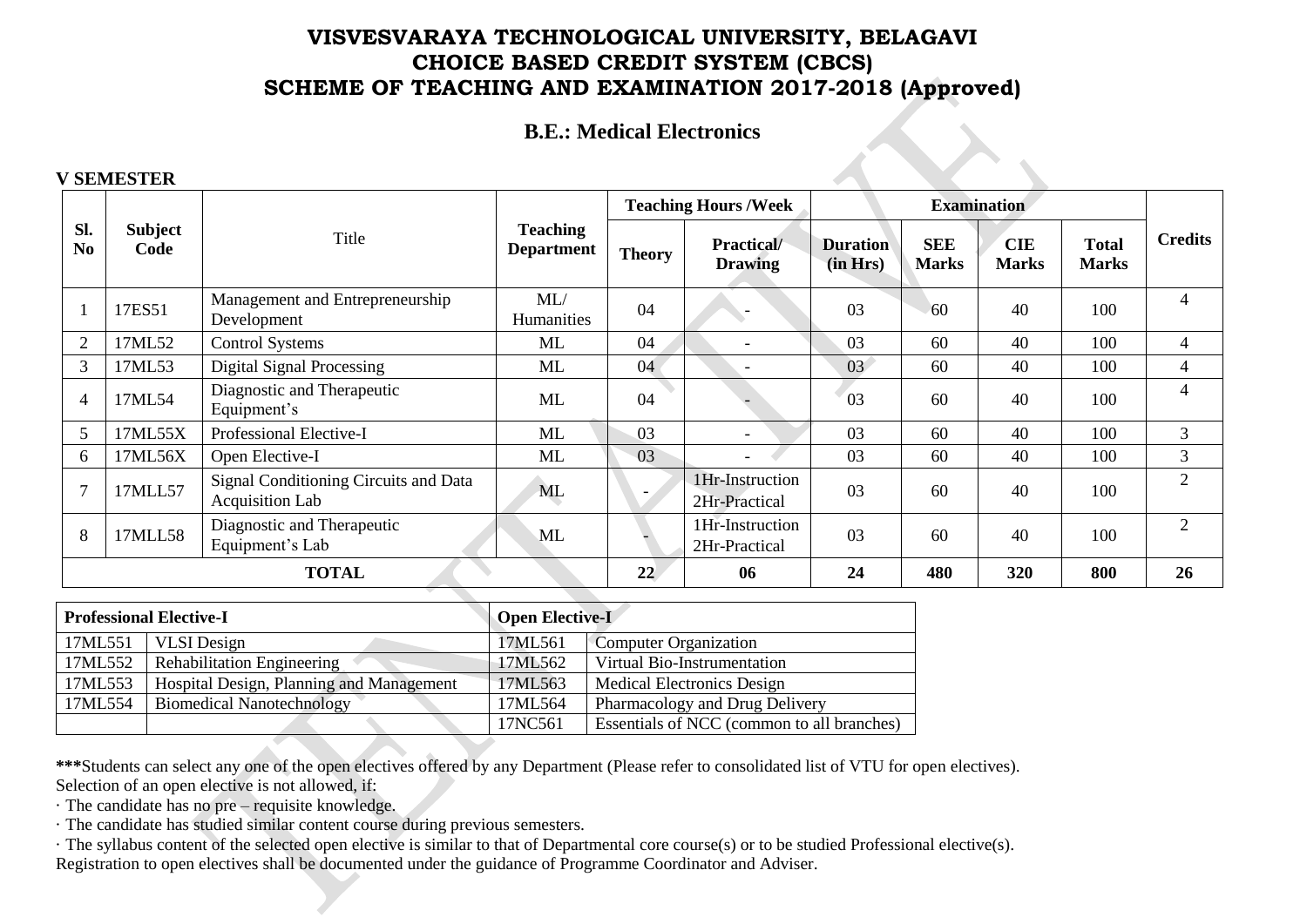## **B.E.: Medical Electronics**

### **VI SEMESTER**

|                       |                        |                                                    |                                      |               | <b>Teaching Hours / Week</b>       |                             |                            | <b>Examination</b>         |                              |                |
|-----------------------|------------------------|----------------------------------------------------|--------------------------------------|---------------|------------------------------------|-----------------------------|----------------------------|----------------------------|------------------------------|----------------|
| SI.<br>N <sub>0</sub> | <b>Subject</b><br>Code | Title                                              | <b>Teaching</b><br><b>Department</b> | <b>Theory</b> | <b>Practical</b><br><b>Drawing</b> | <b>Duration</b><br>(in Hrs) | <b>SEE</b><br><b>Marks</b> | <b>CIE</b><br><b>Marks</b> | <b>Total</b><br><b>Marks</b> | <b>Credits</b> |
|                       | 17ML61                 | Analog and Digital Communication<br><b>Systems</b> | <b>ML</b>                            | 04            |                                    | 03                          | 60                         | 40                         | 100                          | 4              |
| $\overline{2}$        | 17ML62                 | <b>Medical Image Processing</b>                    | ML                                   | 04            | $\overline{\phantom{0}}$           | 03                          | 60                         | 40                         | 100                          | $\overline{4}$ |
| 3                     | 17ML63                 | OOPs with C++                                      | ML                                   | 04            |                                    | 03                          | 60                         | 40                         | 100                          | $\overline{4}$ |
| 4                     | 17ML64                 | <b>Medical Physics</b>                             | ML                                   | 04            |                                    | 03                          | 60                         | 40                         | 100                          | 4              |
| 5                     | 17ML65X                | Professional Elective-II                           | ML                                   | 03            | $\overline{\phantom{0}}$           | 03                          | 60                         | 40                         | 100                          | $\mathfrak{Z}$ |
| 6                     | 17ML66X                | Open Elective-II                                   | ML                                   | 03            |                                    | 03                          | 60                         | 40                         | 100                          | $\mathfrak{Z}$ |
| 7                     | 17MLL67                | Medical Image Processing Lab                       | ML                                   |               | 1Hr-Instruction<br>2Hr-Practical   | 03                          | 60                         | 40                         | 100                          | $\overline{2}$ |
| 8                     | 17MLL68                | OOPs with C++ Lab                                  | <b>ML</b>                            | ۰.            | 1Hr-Instruction<br>2Hr-Practical   | 03                          | 60                         | 40                         | 100                          | $\overline{2}$ |
|                       |                        | <b>TOTAL</b>                                       |                                      | 22            | 6                                  | 24                          | 480                        | 320                        | 800                          | 26             |
|                       |                        |                                                    |                                      |               |                                    |                             |                            |                            |                              |                |

|         | <b>Professional Elective-II</b>     | <b>Open Elective-II</b> |                                                         |
|---------|-------------------------------------|-------------------------|---------------------------------------------------------|
| 17ML651 | <b>Biosensors and Smart Sensors</b> | 17ML661                 | <b>Mobile Communication</b>                             |
| 17ML652 | Physiological System Modeling       | 17ML662                 | <b>Embedded Real Time Systems</b>                       |
| 17ML653 | <b>Bioinformatics</b>               | 17ML663                 | Embedded System Design and Programming                  |
| 17ML654 | <b>Biomechanics and Biodynamics</b> | 17ML664                 | <b>Biomaterials and Artificial Organs</b>               |
|         |                                     | 17CS661                 | Mobile Application Development (common to all branches) |

**\*\*\***Students can select any one of the open electives offered by any Department (Please refer to consolidated list of VTU for open electives). Selection of an open elective is not allowed, if:

· The candidate has no pre – requisite knowledge.

- · The candidate has studied similar content course during previous semesters.
- · The syllabus content of the selected open elective is similar to that of Departmental core course(s) or to be studied Professional elective(s). Registration to open electives shall be documented under the guidance of Programme Coordinator and Adviser.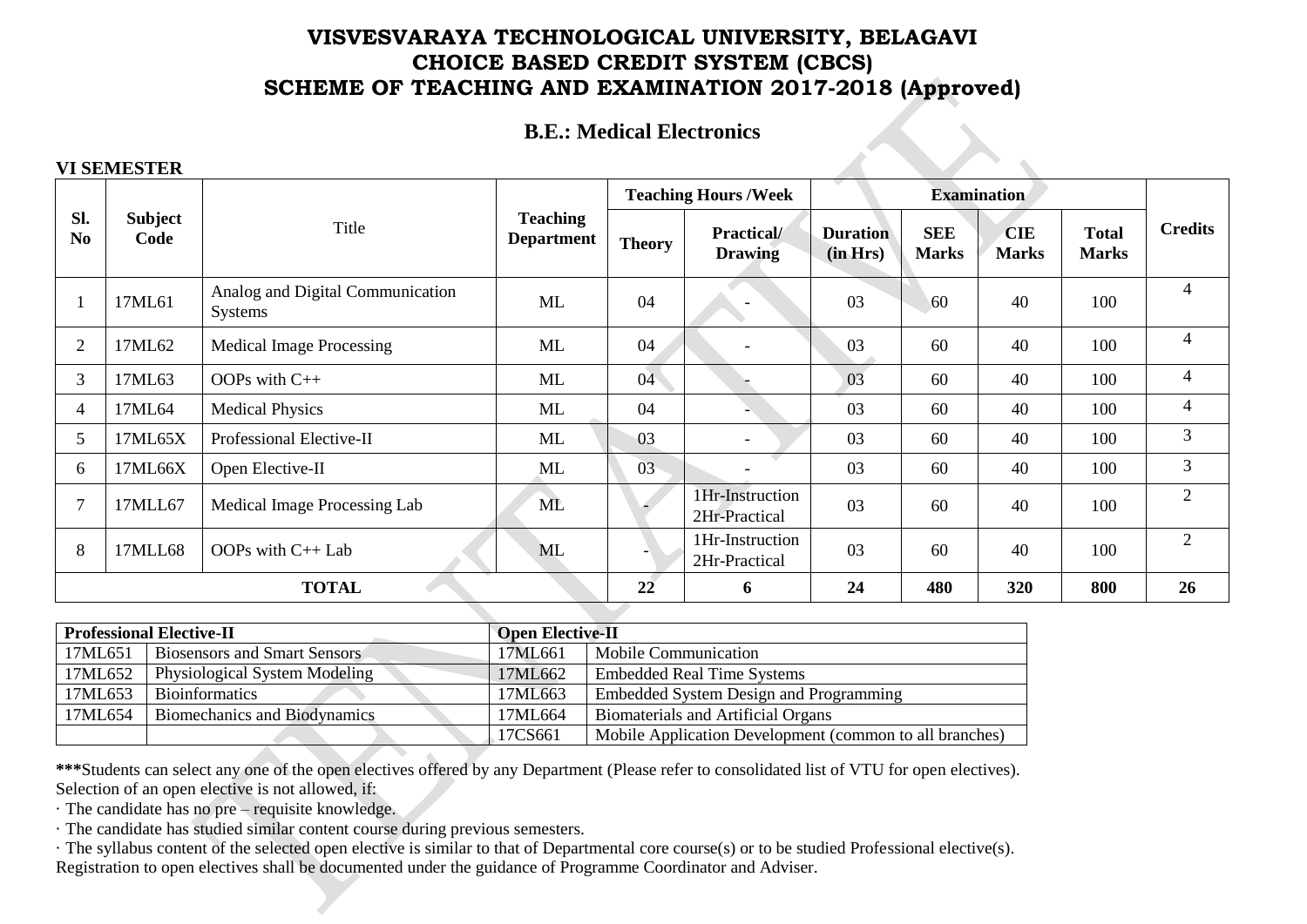# **B.E.: Medical Electronics**

### **VII SEMESTER**

|                       |                        |                                                         |                                      |                 | <b>Teaching Hours /Week</b>          |                             |                            | <b>Examination</b>         |                              |                |
|-----------------------|------------------------|---------------------------------------------------------|--------------------------------------|-----------------|--------------------------------------|-----------------------------|----------------------------|----------------------------|------------------------------|----------------|
| Sl.<br>N <sub>0</sub> | <b>Subject</b><br>Code | Title                                                   | <b>Teaching</b><br><b>Department</b> | <b>Theory</b>   | <b>Practical</b> /<br><b>Drawing</b> | <b>Duration</b><br>(in Hrs) | <b>SEE</b><br><b>Marks</b> | <b>CIE</b><br><b>Marks</b> | <b>Total</b><br><b>Marks</b> | <b>Credits</b> |
|                       | 17ML71                 | <b>Biomedical Digital Signal Processing</b>             | ML                                   | 04              | $\overline{\phantom{0}}$             | 03                          | 60                         | 40                         | 100                          | 4              |
| $\overline{2}$        | 17ML72                 | <b>Computer Communication Networks in</b><br>Healthcare | ML                                   | 04              |                                      | 03                          | 60                         | 40                         | 100                          | 4              |
| 3                     | 17ML73                 | <b>ARM Processor</b>                                    | <b>ML</b>                            | 04              |                                      | 03                          | 60                         | 40                         | 100                          | 4              |
| $\overline{4}$        | 17ML74X                | Professional Elective-III                               | ML                                   | 03              |                                      | 03                          | 60                         | 40                         | 100                          | 3              |
| 5                     | 17ML75X                | Professional Elective-IV                                | ML                                   | 03              | $\overline{\phantom{0}}$             | 03                          | 60                         | 40                         | 100                          | 3              |
| 6                     | 17MLL76                | Biomedical DSP Lab                                      | ML                                   |                 | 1Hr-Instruction<br>2Hr-Practical     | 03                          | 60                         | 40                         | 100                          | 2              |
| $\overline{7}$        | 17MLL77                | <b>ARM Processor Lab</b>                                | ML                                   |                 | 1Hr-Instruction<br>2Hr-Practical     | 03                          | 60                         | 40                         | 100                          | 2              |
| 8                     | 17MLP78                | Project Work Phase- $I + Project$ Seminar               | <b>ML</b>                            |                 | 03                                   | $- -$                       | $\qquad \qquad -$          | 100                        | 100                          | $\overline{2}$ |
|                       |                        | <b>TOTAL</b>                                            |                                      | 18 <sup>°</sup> | 9                                    | 21                          | 420                        | 380                        | 800                          | 24             |

|         | <b>Professional Elective-III</b>         | <b>Professional Elective-IV</b> |                                       |
|---------|------------------------------------------|---------------------------------|---------------------------------------|
| 17ML741 | Database Management System in Healthcare | 17ML751                         | <b>Biostatistics</b>                  |
| 17ML742 | Medical Informatics and Expert Systems   | 17ML752                         | Lasers and Optical Fibers in Medicine |
| 17ML743 | Low Power VLSI Design                    | 17ML753                         | Ergonomics                            |
| 17ML744 | <b>Biometric Systems</b>                 | 17ML754                         | Big-data and Cloud Computing          |

 **Project Phase – I and Project Seminar:** Comprises of Literature Survey, Problem identification, Objectives and Methodology. CIE marks shall be based on the report covering Literature Survey, Problem identification, Objectives and Methodology and Seminar presentation skill.